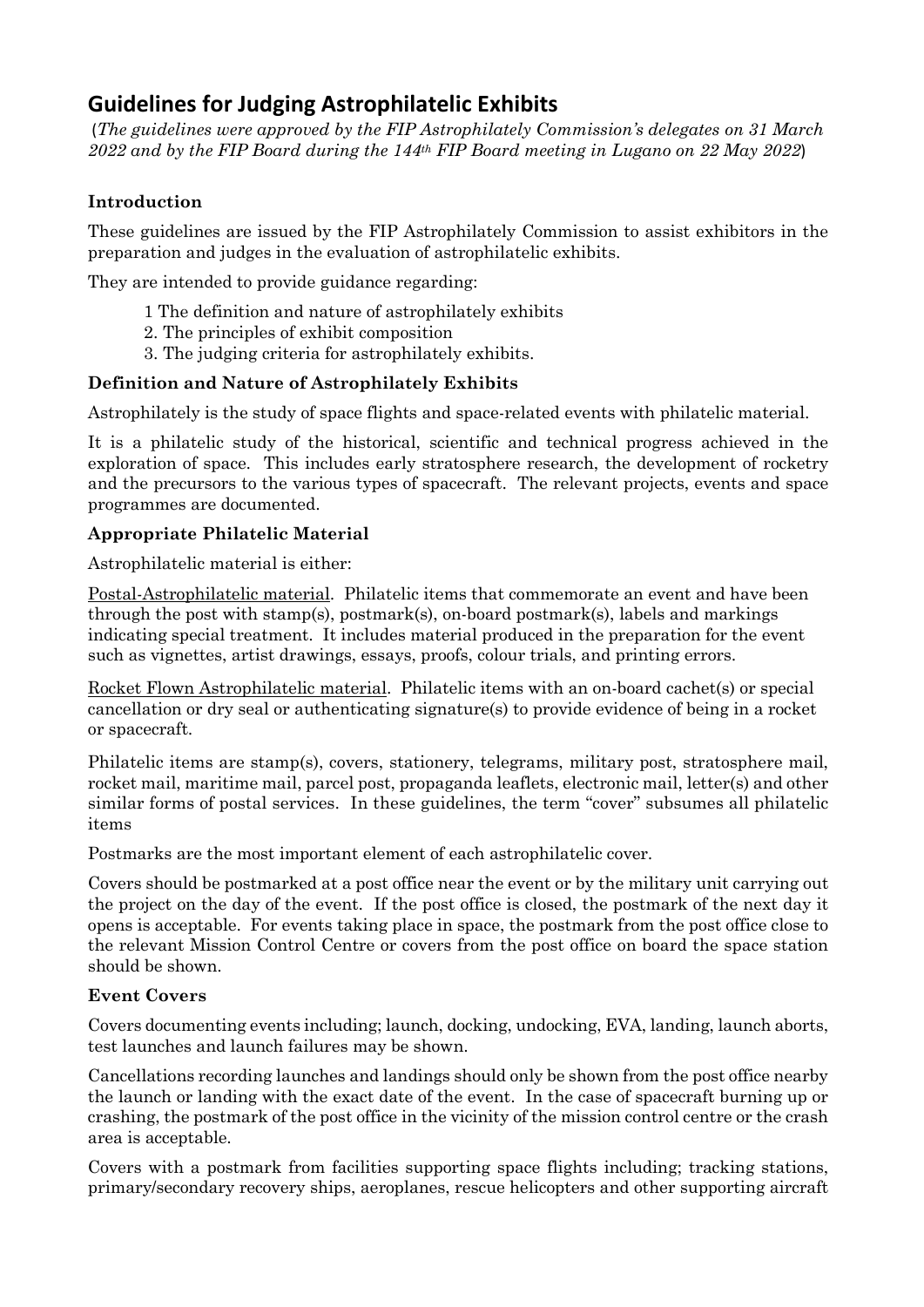may be shown if they are postmarked during the mission. In many cases, those facilities use official cachets, and these are preferred.

Covers documenting testing, technical, organisational or political milestones for space flights or space programs may be included. This includes important meetings, rollouts and roll-backs, as well as completion and delivery of key components of rockets and spacecraft. However, this kind of material should not dominate. Where practically no event covers exist (e.g. early Peenemünde, Soviet or Chinese military mail), the cover should have a date as close to the event as possible. If the correct date can only be illustrated this way a location farther than the nearest post office is permitted.

### **Stamps, Postal Stationery & Special Cancellations**

Stamps or postal stationery issued by the postal administration of a country involved in the depicted space event, within 12 months of the event. They should not bear a wording highlighting an anniversary. In exceptional cases, when no other material exists, stamps later than 12 months or anniversary issues are acceptable, however, they should always be from the country involved with the event and be supported by a thorough justification.

Where no event covers with a correct date exists, special cancellations issued, within 12 months of the event, by a post office from a country involved with the event may be used. First day of issue postmarks should not be shown unless the date coincides with the event. This kind of material should not dominate.

# **Space Mail**

Philatelic material flown onboard at least one spacecraft. It must be cancelled on-board showing the appropriate markings (on-board postmark(s), cachet(s) or authenticating signature(s)). Space mail might be signed by crew members or the whole crew staying in space.

### **Principles of Exhibit Composition**

An Astrophilatelic exhibit should have a clear beginning, a central theme, and a logical ending.

The exhibit must include an introductory sheet or title page which should include:

- The title of the exhibit
- A description of the purpose of the exhibit
- A description of the scope of the exhibit (What is included and what is omitted)
- A plan of the structure of the exhibit chapters or sections (not a "frame by frame" or "page by page" description)
- Short, precise and relevant general information on the subject
- A list of the most important literature, personal research or website references

The body of the exhibit should comprise a logical and coherent assembly of material to illustrate one or more or a subset of the categories set out below.

- 1. Precursors to rocket flight {rocket mail, stratosphere balloons, rocket development}
- 2. Unmanned space programme(s) {national, international or non-governmental}
- 3. Manned space programme(s) {national, international or non-governmental}
- 4. History of space exploration from precursors to space stations

### **One-frame Astrophilatelic Exhibit**

A One-frame exhibit of Astrophilately is intended to be an exhibit with a very narrow subject. If the exhibit can be shown in more than one frame, it is not a suitable subject.

A selection of items from a multi-frame exhibit may be suitable, only if the selection can completely treat a natural sub-theme of the exhibit within one frame. An extract from a multi-frame exhibit, showing only the best items ("cherry-picking") from a multi-frame exhibit is not appropriate.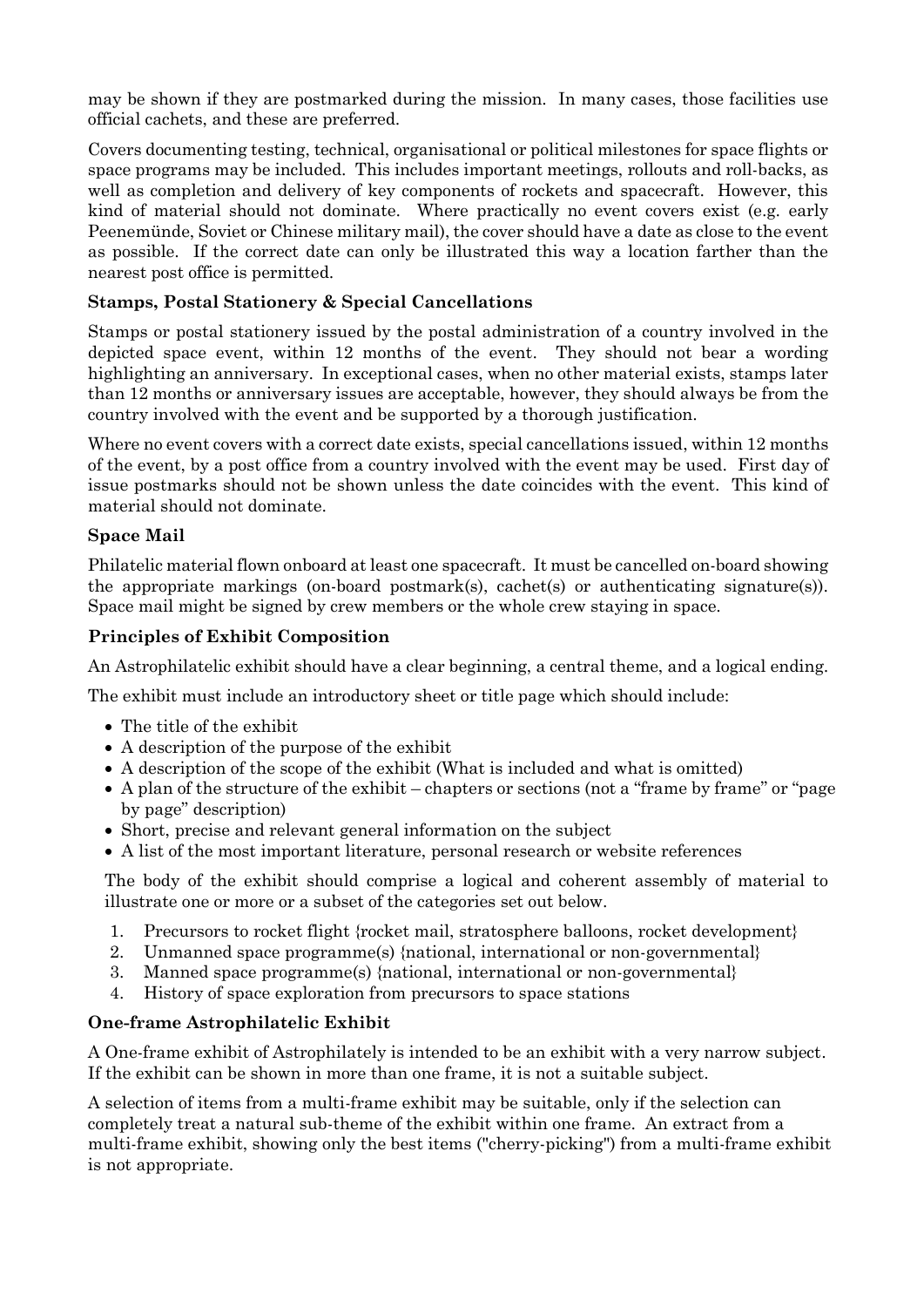# **The Judging Criteria of Astrophilately Exhibits**

Judging of an exhibit will be carried out in accordance with Section V of the GREX.

|                | <b>Astrophilately Judging Criteria</b>                           | Points | <b>GREV Reference</b> |
|----------------|------------------------------------------------------------------|--------|-----------------------|
|                | Treatment                                                        | 20     | GREV, Article 4.5     |
| $\overline{2}$ | Philatelic Importance                                            | 10     | GREV, Article 4.6     |
| 3              | Philatelic and related knowledge,<br>personal study and research | 35     | GREV, Article 4.7     |
| 4              | Condition                                                        | 10     | GREV, Article 4.8     |
| 5              | Rarity                                                           | 20     | GREV, Article 4.8     |
| 6              | Presentation                                                     |        | GREV, Article 4.9     |

The jury will use the following general criteria (GREV, Articles 4 &5):

Exhibitors should be aware of the need to consider carefully the various aspects which combine to maximise the award an exhibit can attract.

Some indications are given below of the basic elements underlying each individual criterion.

### **Treatment (20 points)**

Treatment of the exhibit reflects the degree to which the exhibitor can create a balanced exhibit characteristic of the chosen subject. A logical progression that is easy to follow and a clear concise write up will help the jurors to appreciate the exhibit. In assessing treatment jurors will check that the statements made in the introduction and plan are adequately represented in the display.

The treatment of the exhibit is evaluated on whether:

- The Title Page of the exhibit shows the purpose of the exhibit, defines the scope, explains the plan and structure and guides the juror to the most important literature/references for the subject chosen.
- The subject has been chosen to enable a properly balanced exhibit to be shown in the space available.
- The content reflects the title, purpose, scope and plan.
- There is a logical narrative, created with text and material, with a good balance between the different parts of the exhibit.
- The headings support the understanding of the treatment.
- There is a good balance between the different parts of the exhibit
- There are a natural start and ending point of the exhibit.
- The completeness of material shown in relation to the scope of the exhibit, with precursors where applicable
- There is no duplicated material.
- The primary focus is on event covers. Stamps, postal stationery and special cancellations do not dominate
- The text at each item covers key aspects of the technical data, the dates, the place and the purpose or mission of the space objects, including the special activities of the astronauts and cosmonauts, the payloads, and scientific experiments involved.

The selection of material is an important factor not only in assessing treatment, but also knowledge. The exhibitor may omit material that is of lesser significance. In general, the common material of a programme may be represented by a token showing, whilst the better material of the same project should be shown in depth. The judges will appreciate that this treatment shows the exhibitor's knowledge of the material.

### **Philatelic Importance (10 points)**

The "importance" of an exhibit is determined by both the significance of the actual exhibit in relation to the subject chosen and the overall significance of that subject within astrophilately.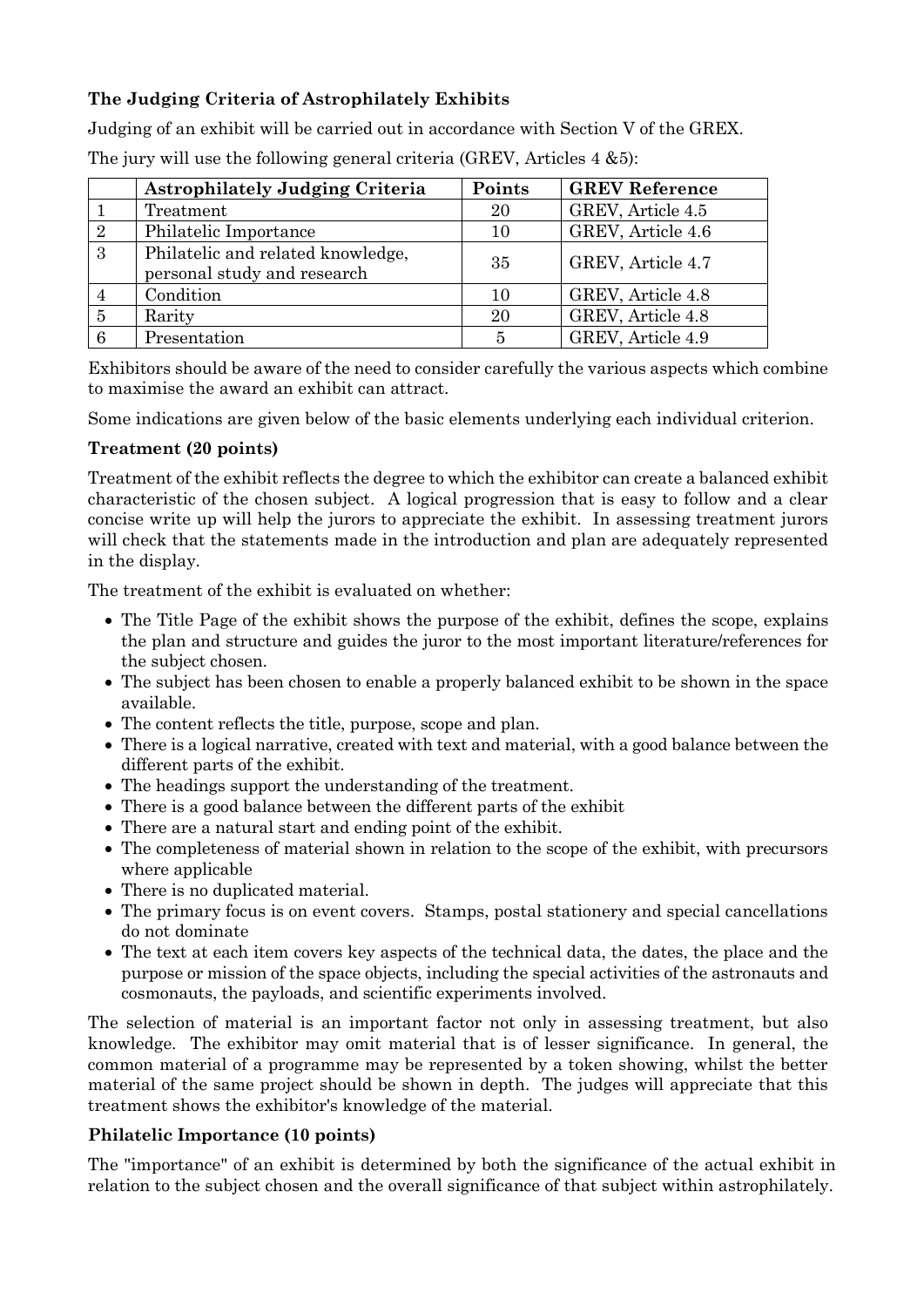In assessing the importance of the exhibit consideration is given to:

- How difficult the selected area is to collect?
- The significance of the selected area relative to world astrophilately
- The significance of the selected area relative to the specific space programme or subject
- The significance of the material shown relative to the selected area
- How much of the key material of the chosen subject is present

### **Philatelic and related knowledge, personal study and research (35 points)**

Philatelic and related knowledge is demonstrated by the items chosen and their explanations. Personal study is demonstrated by the proper analysis of the items. Personal research is demonstrated by the presentation of new facts related to the chosen subject.

Only the knowledge, study and research documented by the items in the exhibit can be judged, however, the information given should not overwhelm the philatelic material shown

Philatelic and related knowledge of the exhibit is demonstrated by:

- A full and accurate understanding of the subject.
- Good choice of items reflecting a sound knowledge of the chosen area.
- Accurate description of material with fakes, alterations, backdating or repairs clearly noted.
- Rarity statements ("One of X recorded") mention their source. Expressions such as "Unique" or "Very rare" are not used.

Personal study and research of the exhibit are demonstrated by:

- Accuracy and appropriateness of the write-up of key flight details, technical data and the purpose of the mission.
- Knowledge of precursors, technical evolution and chronology of events is demonstrated
- Research and new discoveries are given full coverage in accordance with their importance.
- Appropriate use of existing literature within the area

It is unrealistic to require an exhibitor to develop new findings in a heavily studied and researched area. Such exhibits will not be penalised for a lack of personal research but will be given additional consideration if the exhibitor has managed to come up with new findings.

### **Condition (10 points)**

The condition of the exhibit is demonstrated by:

- The material is in overall good condition, if so available
- Fine and clear cancellations wherever available
- If an item has been repaired or manipulated it must be described as such
- The condition of common and modern material should be in perfect condition. Exceptions are items that originate from an accident, crash landing or another irregular event.
- Exhibitors are encouraged to show unique or very rare material, that is not in fine condition but are cautioned from including common items in a similar condition

### **Rarity (20 points)**

Rarity is the relative scarcity (not the value) of the philatelic items shown. The rarity of the exhibit is evaluated on:

- The difficulty of obtaining the relevant and interesting material shown
- That most of the appropriate rare items are shown
- That common material does not dominate the exhibit
- The exhibit would be difficult to duplicate

### **Presentation (5 points)**

The method of presentation should show the material to the best effect and in a balanced way both on the sheet, in the frame and throughout the whole exhibit.